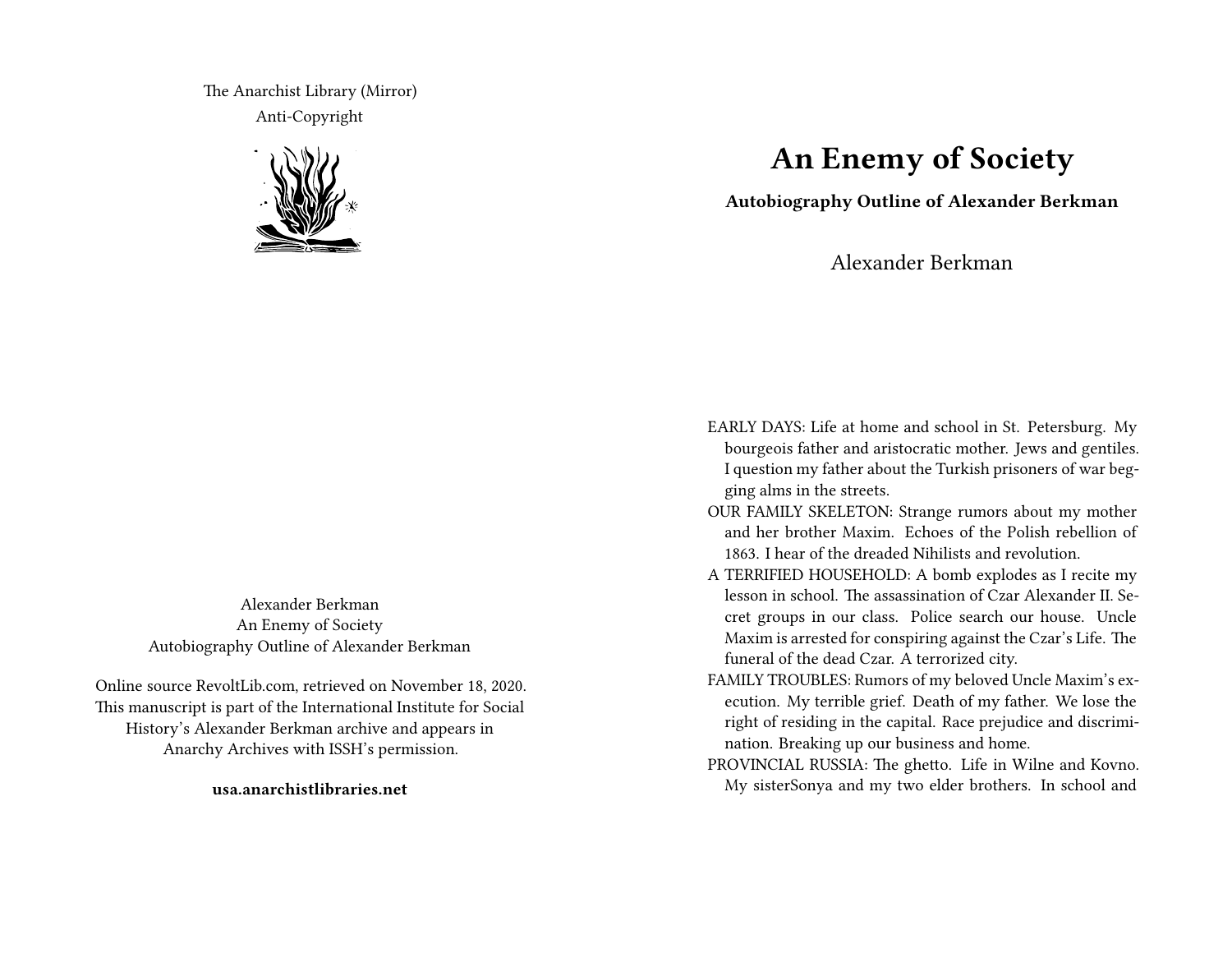university. My rich uncle Nathan — dictator of Kovno. His peculiar family.

- THE TROUBLES OF YOUTH: Class distinctions in school and at home. I am forbidden to associate with menials. Our warring school gangs on the River Neman. Boys and girls the mysteries of sex. Visiting university students initiate me into Nihilism. Secret associations and forbidden books.
- MY FIRST REBELLION: I defy I my rich uncle Nathan and defend a servant girl against my mother. Punished in school for my essay, "There is no God", written when I was 13 years old. Chumming with a factory boy and teaching him to read. I discover capitalism. I worship my martyred Uncle Maxim.
- PLANNING AN ESCAPE: I learn that Uncle Maxim is alive and has escaped from Siberia. My brother Max is refused admission to universities, because he is a Jew. My violent indignation. More trouble at school. Max preparing to enter a German university. I conspire to accompany him. A narrow escape in stealing our way across the border. I go to Hamburg. Traveling steerage to America.
- IN FREE AMERICA: Life on the East Side of New York. A newfledged working man at 17. The troubles of a greenhorn. I find friends and a sweetheart. Wealth and poverty. I meet Russian political exiles and frequent revolutionary groups in New York. I join the Anarchists. Echoes of the Chicago Haymarket affair.
- THE WORLD OF LABOR: Factories and machines. I work as cigar maker and cloak-operator. Friends and enemies. Eastside cafés and meetings. The Great proletariat. The troubles of an emigrant. Prominent revolutionaries.
- REALITY VERSES IDEALISM: Life and struggle. Devotion to my ideals. My intimate comrades and our first "commune colony". Planning to return to Russia for revolutionary work. John Most and the German anarchist movement in America. My friends Emma Goldman and Fedya. Love, friendship and revolution.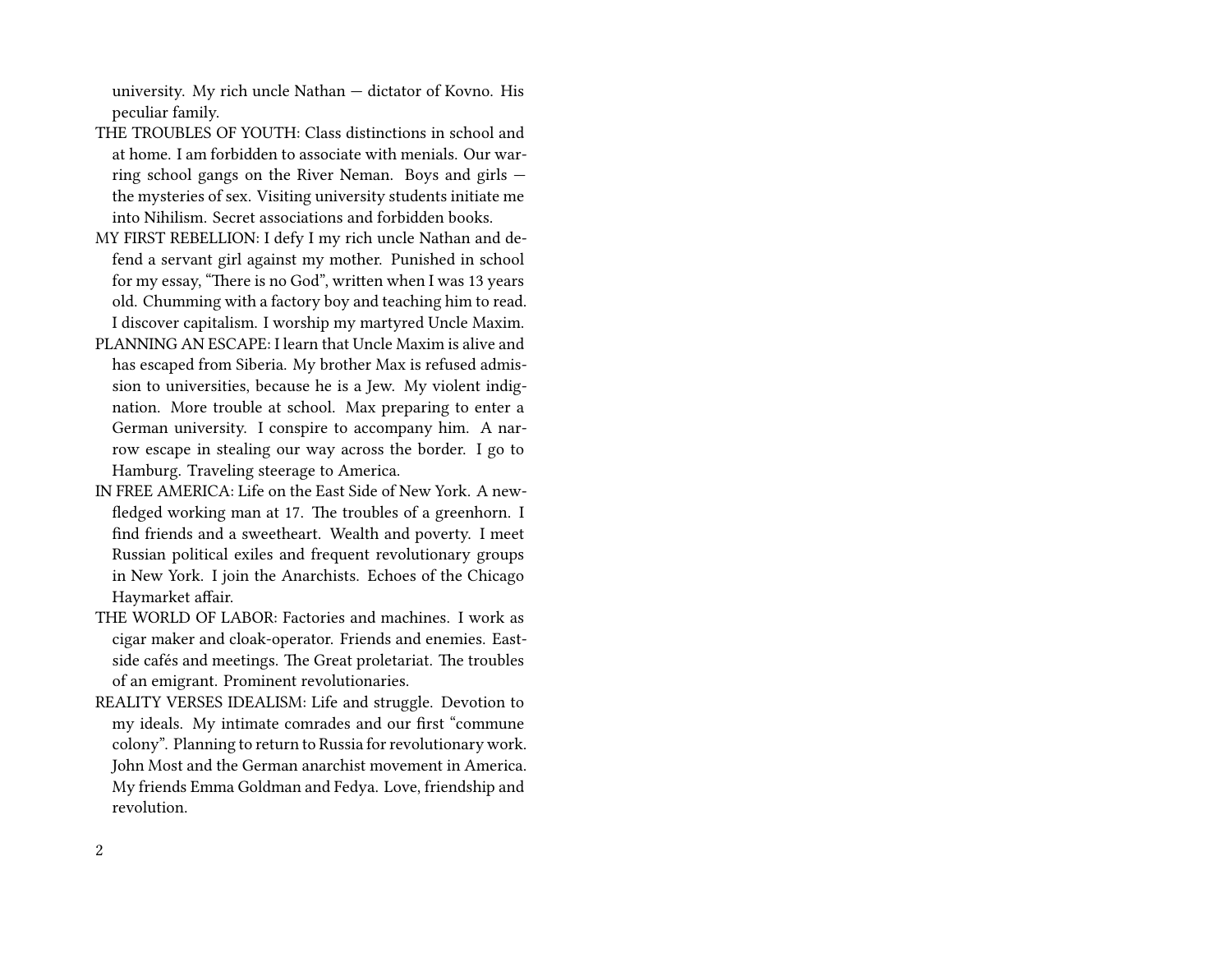vised" to leave the country. Chasing for visas. Danger and fun. Invited to Sweden by Prime Minister Branting.

- I KEEP GOING: I write an article for a Stockholm paper in behalf of the persecuted politicals in Russia. Result: the bourgeois press attacks Prime Minister Branting for offering the hospitality of Sweden to "dangerous anarchists". We are requested to leave. Refused a visa by several countries, I stowaway on a tramp steamer during a great snow-storm. I manage to get to Hamburg and lose no time reaching Berlin.
- Life in Germany during the inflation. I have suddenly become a millionaire. Six billion marks for one dollar. I rechristen myself "Dr. Schmidt" and try I to explain where and why I was born. The adventure of living without "documents". Discovery in Bavaria and my timely escape.
- Paris and Montparnasse. Types and doings. The Latin quarter: artists, bohemians, and their various "movements". The expatriated of the world.
- I am suddenly expelled from France. Mysterious enemies. An involuntary journey to Belgium and my arrest on the border. I am ordered to leave but remain "underground". Adventures with diamond speculators and contrabandists. A perfect stranger risks his wealth and liberty for my sake and refuses my thanks. My faith in humanity grows 100 percent.
- Back in France. Soon again requested to leave. Expelled again, and again. Must get off the earth, but am still here. Nowhere to go, but awaiting the next order.
- INTERESTING PERSONALITIES: Some men I have met and women I have known. Love and friendships. How the world keeps turning round.

Alexander Berkman 22, Avenue Mon Plaisir Nice (A.M.)

- THE HOMESTEAD STRIKE: The steelworkers of Pennsylvania. Carnegie and H. C. Frick. the blood-bath on the Monongahela. Andrew Carnegie and his hired Pinkertons. The whole country shocked. I decide to go to Homestead. Carnegie escapes to his castle in Scotland. My attempt on the life of Henry Clay Frick. The travesty of my trial. I am sentenced to 22 years' prison.
- IN THE PENITENTIARY: Life in prison. Guards and convicts. I organize a strike for better food and treatment. Am sentenced to the dungeon. Prison torture. Attempting suicide and escape. I spend 10 years in solitary confinement. The grist of the prison-mill. Types of prisoners. Stories of crime. Robbing the stomach. Fake prison investigations. My prison chums. Love and sex in prison.
- MY RESURRECTION: Freedom after 14 years in prison. The shocks of reality. Great expectations and crushing disillusionment. How the world had changed. Old-time friends and new actualities. Afraid of meeting people. My first lecture tour. I am in Frick's stronghold again. A visit to Homestead . I disappear: either dead or kidnapped by Frick.
- A NEW LEASE ON LIFE: Police brutality and the arrest of my comrades. I am roused to work and fight. The Labor and new revolutionary movement. Russian political refugees: echoes of the Russian revolution of 1905. By new activities. I start a cooperative printing shop. The "Americanized" East Side. Labor leaders, Socialists, I.W.W., Bundists, and Anarchists.
- SOME MORE TROUBLE: A massmeeting in Cooper Union. I object to a speaker's remarks and am railroaded to Blackwell's Island. I am editor of MOTHER EARTH, Emma Goldman's anarchist publication. Trouble with Comstock. Illiberal American liberals and muddle-headed radicals. I organize the first Anarchist Federation in America. Trouble with the police. Free-speech fights.
- STRUGGLES OF LABOR: The beginning of American imperialism and my first anti-war work. The Industrial Workers